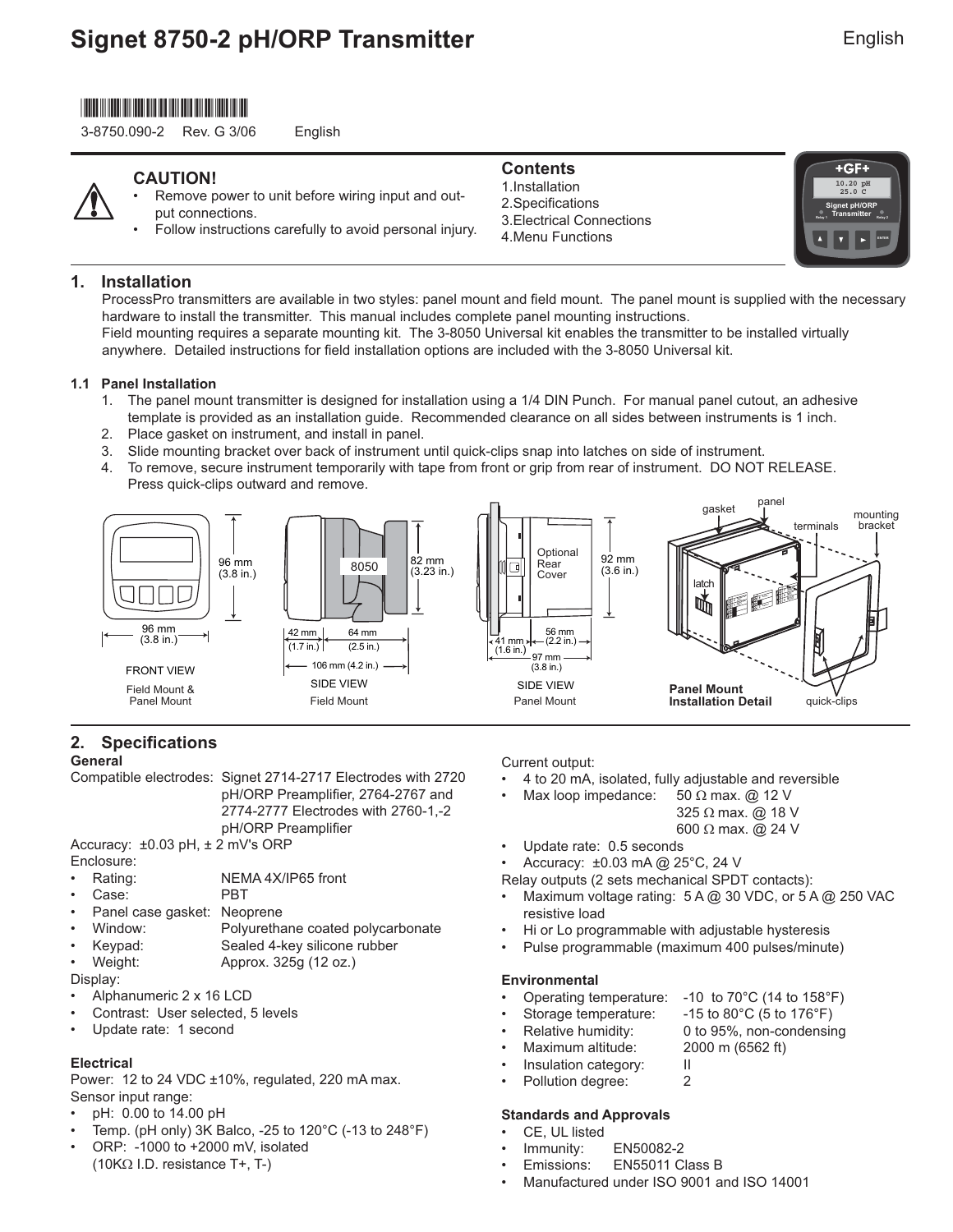## **3. Electrical Connections**

**Caution:** Failure to fully open terminal jaws before removing wire may permanently damage instrument.

Wiring Procedure

- 1. Remove 0.5 0.625 in. (13-16 mm) of insulation from wire end.
- 2. Press the orange terminal lever downward with a small screwdriver to open terminal jaws.
- 3. Insert exposed (non-insulated) wire end in terminal hole until it bottoms out.
- 4. Release orange terminal lever to secure wire in place. Gently pull on each wire to ensure a good connection.

Wiring Removal Procedure

- 1. Press the orange terminal lever downward with a small screwdriver to open terminal jaws.
- 2. When fully open, remove wire from terminal.

#### **Wiring Tips:**

- Do not route sensor cable in conduit containing AC power wiring. Electrical noise may interfere with sensor signal.
- Routing sensor cable in grounded metal conduit will help prevent electrical noise and mechanical damage.
- Seal cable entry points to prevent moisture damage.
- Only one wire should be inserted into a terminal. Splice double wires outside the terminal.



2 8750-2 pH/ORP Transmitter

**2 1**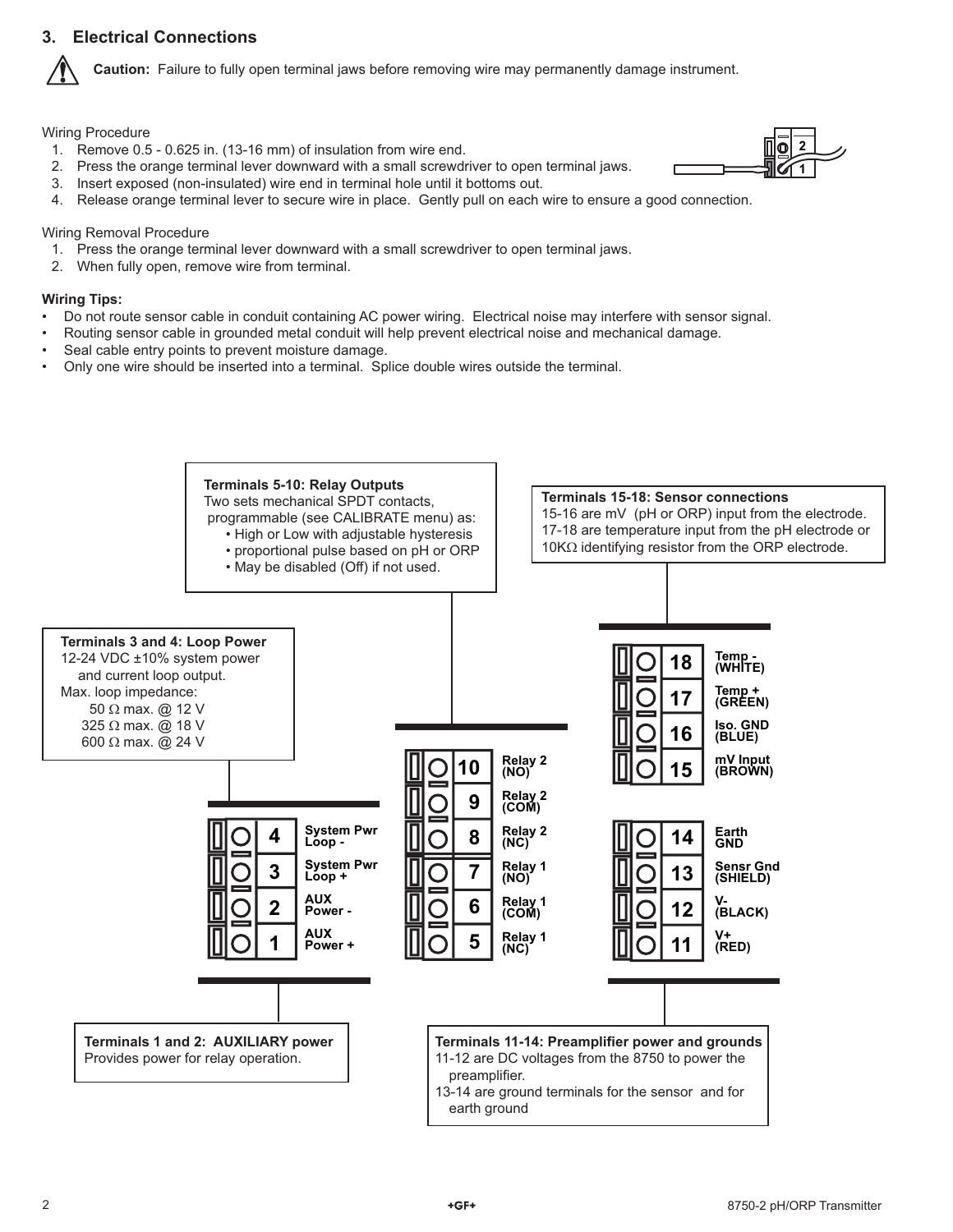#### **3.1 Sensor Input Connections**



#### **3.2 System Power/Loop Connections**

Stand-alone application, no current loop used



Example: Two transmitters connected to PLC/Recorder with separate power supply

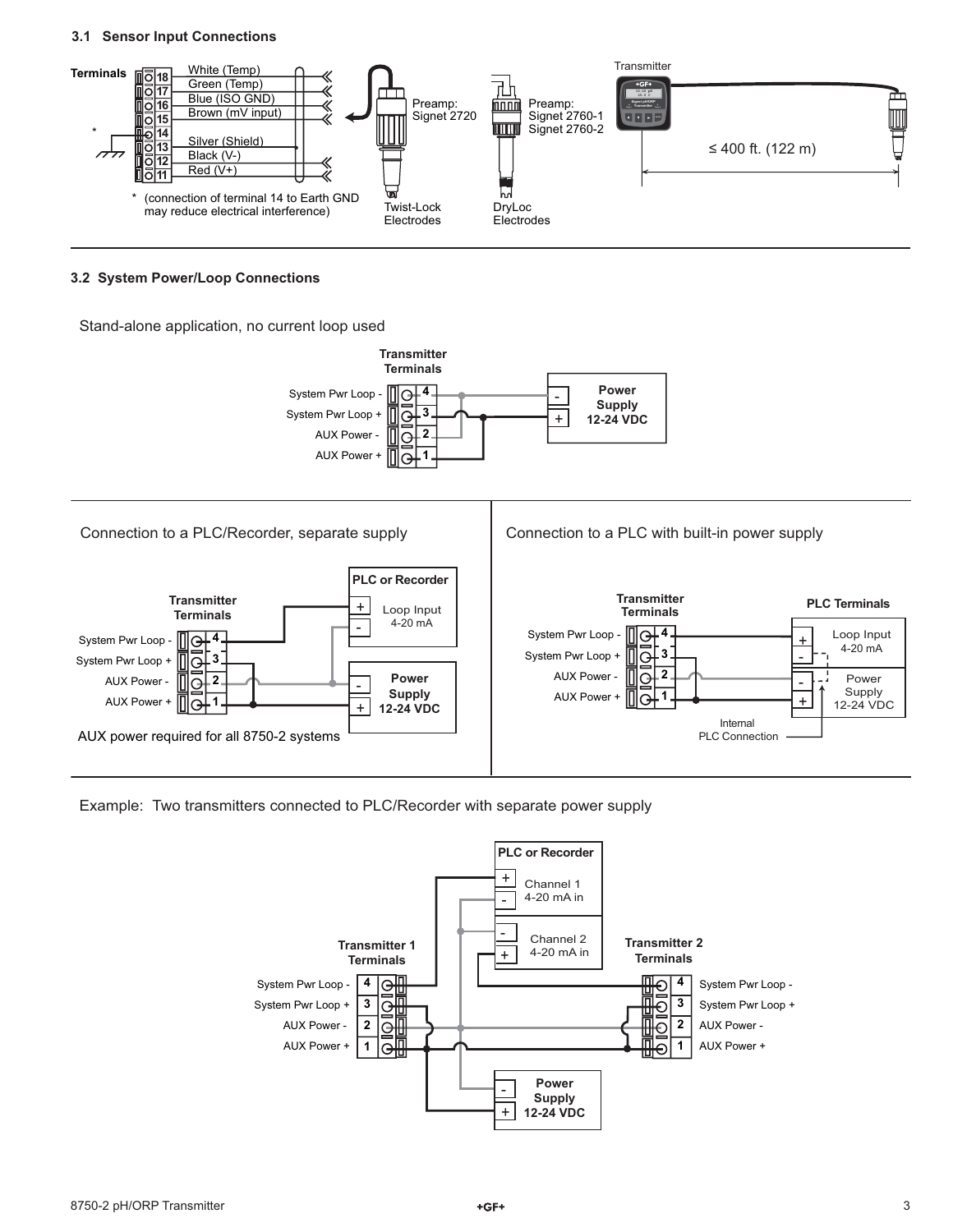### **3.3 Relay Output**

The relay outputs can be programmed to respond when the pH/ ORP value moves above or below a setpoint, or it can be used to generate a pulse that is proportional to the pH/ORP value. The relays can be disabled if not in use.

### • **Low**

Relay triggers when the pH/ORP **i**s less than the setpoint. The relay will relax when the pH/ORP moves above the setpoint plus the hysteresis value.

## • **High**

Relay triggers when the pH/ORPis greater than the setpoint. The relay will relax when the pH/ORP drops below the setpoint plus the hysteresis value.



## • **Proportional Pulsing**

The relay output will generate a 100 mS pulse at the rate defined by settings in the CALIBRATE menu (see page 6)

In the example below:

- The output will be 0 pulses/min. at pH values less than 5.0.
- The output will be 50 pulses/min. at 7.5 pH.
- The output will be 100 pulses/min. at pH values above 10 pH.



# **VIEW menu**

- During normal operation, ProcessPro displays the VIEW menu.
- When using the CALIBRATE or OPTIONS menus, ProcessPro will return to the VIEW menu if no activity occurs for 10 minutes.
- To select the item you want displayed, press the UP or DOWN arrow keys. The items will scroll in a continuous loop. Changing the display selection does not interrupt system operations.
- No key code is necessary to change display selection.
- Output settings cannot be edited from the VIEW menu.



## **View Menu for pH**

|                                    | <b>Display</b>              |        | <b>Description</b>                                                                                                                                                                            |  |
|------------------------------------|-----------------------------|--------|-----------------------------------------------------------------------------------------------------------------------------------------------------------------------------------------------|--|
|                                    |                             |        |                                                                                                                                                                                               |  |
| 7.00<br>pH<br>$^{\circ}$ C<br>12.6 |                             |        | Monitor the pH and the Temperature input from the sensor.<br>This is the Permanent display.                                                                                                   |  |
|                                    |                             |        | All of the VIEW displays below are temporary. The permanent display will return after ten minutes.                                                                                            |  |
|                                    | Input:<br>307 mV            |        | Monitor the millivolt input from the electrode. Use this display to determine the<br>relative condition of your electrode during periodic calibration.<br>$(7$ pH buffer = 0 mV, $\pm 50$ mV) |  |
|                                    |                             |        |                                                                                                                                                                                               |  |
| Loop Output:<br>14.16 mA           |                             |        | Monitor the 4-20 mA Loop output.                                                                                                                                                              |  |
|                                    |                             |        |                                                                                                                                                                                               |  |
|                                    | Last CAL:<br>$03 - 17 - 66$ | $\geq$ | Monitor date for scheduled maintenance or date of last calibration.                                                                                                                           |  |
|                                    |                             |        |                                                                                                                                                                                               |  |
|                                    | <b>EASY</b><br>CAL:         | ≻      | Easy Cal is the fastest and simplest periodic calibration method. Requires<br>4 pH, 7 pH and 10 pH. (Any two)                                                                                 |  |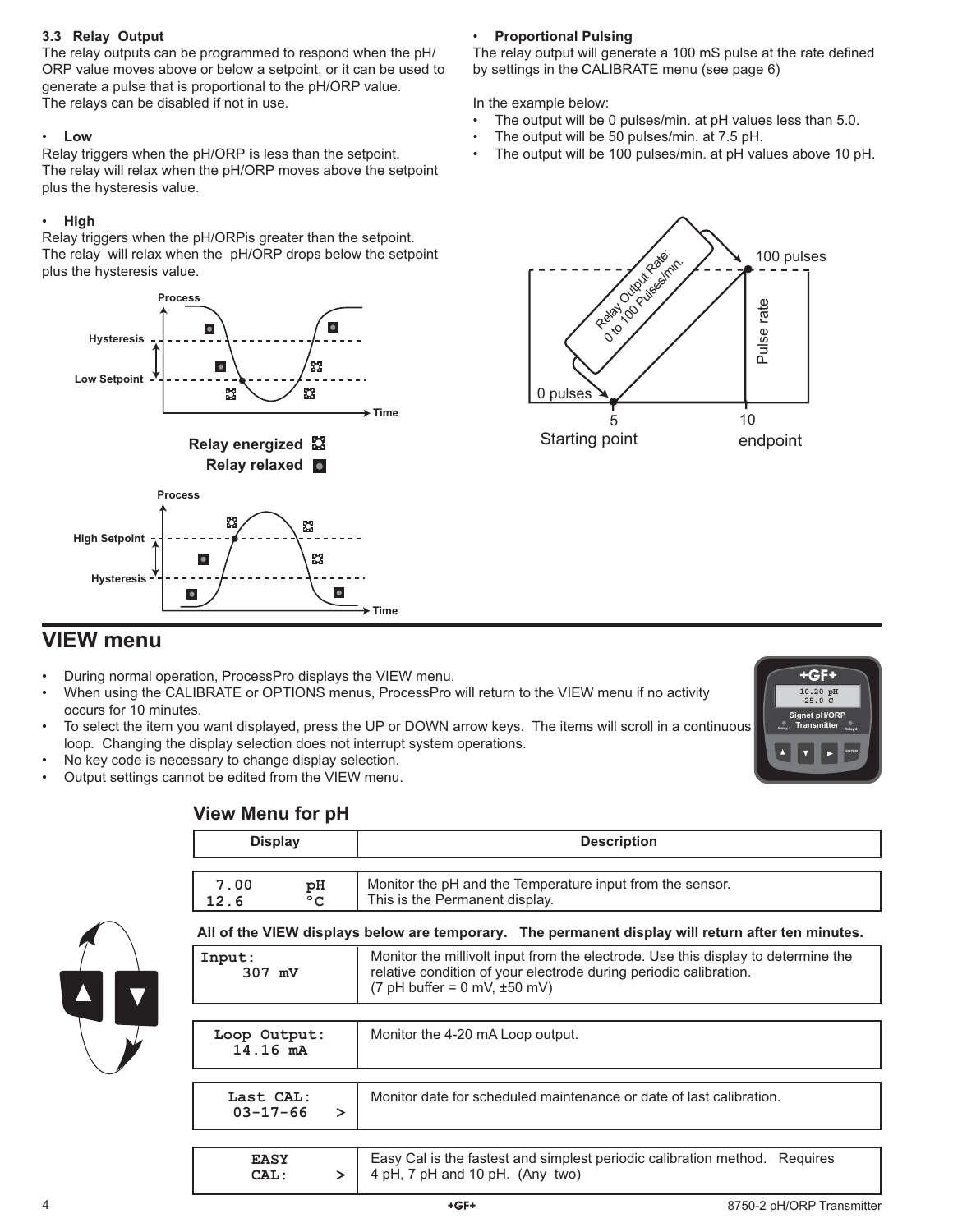# **ProcessPro Editing Procedure:**

### **Step 1. Press and hold ENTER key:**

- 2 seconds to select the CALIBRATE menu
- 5 seconds to select the OPTIONS menu.
- **Step 2. The Key Code is UP-UP-UP-DOWN keys in sequence.**
	- After entering the Key Code, the display will show the first item in the selected menu.
- **Step 3. Scroll menu with UP or DOWN arrow keys.**
- **Step 4. Press RIGHT ARROW key to select menu item to be edited.** • The first display element will begin flashing.
- **Step 5. Press UP or DOWN keys to edit the flashing element.** • RIGHT ARROW key advances the flashing element.

**Step 6. Press ENTER key to save the new setting and return to Step 3.**

### **Notes on Step 1:**

- The View Menu is normally displayed.
- The CALIBRATE and OPTIONS menus require a KEY CODE.

### **Notes on Step 2:**

If no key is pressed for 5 minutes while display is showing "Enter Key Code", the display will return to the VIEW menu.



### **Notes on Steps 3 and 4:**

• Refer to pages 6 and 7 for complete listing of menu items and their use.

• From the Step 3 display, pressing the UP and DOWN keys simultaneously will return the display to the VIEW menu.

• If no key is pressed for 10 minutes, display will also return to the VIEW menu.





### **Notes on Steps 5 and 6:**

- All output functions remain active during editing.
- Only the flashing element can be edited.
- RIGHT ARROW key advances the flashing element in a continuous loop.
- Edited value is effective immediately after pressing ENTER key.
- If no key is pressed for 10 minutes unit will restore the last saved value and return to step 3.
- Step 6 (pressing ENTER key) always returns you to Step 3.
- Repeat steps 3-6 until all editing is completed.

## **Step 5: Made an Error?**

Press the UP and DOWN keys simultaneously while any element is flashing. This will recall the last saved value of the item being edited and return you to Step 3.



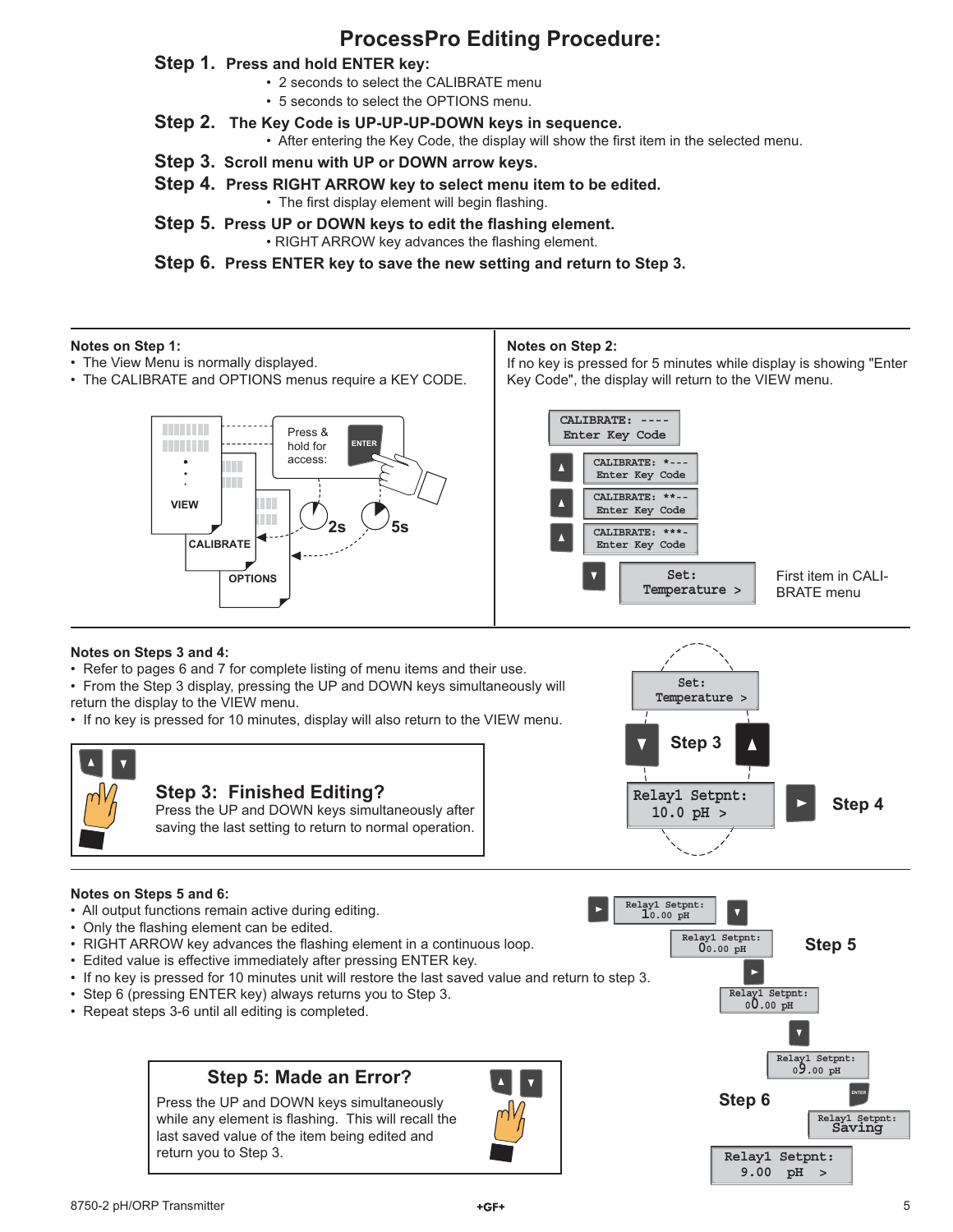## **Calibrate Menu for pH**

| <b>Display</b><br>(Factory settings shown) |        | <b>Description</b>                                                                                                                                                              |  |
|--------------------------------------------|--------|---------------------------------------------------------------------------------------------------------------------------------------------------------------------------------|--|
| Set:                                       |        | Provides a maximum 25°C offset to match temperature measurement to external reference.                                                                                          |  |
| Temperature                                | ≻      |                                                                                                                                                                                 |  |
|                                            |        |                                                                                                                                                                                 |  |
| Set:                                       |        | Applies a linear offset to the pH measurement. The ideal value is the average pH of your<br>application. (A sample of your application at process temperature is recommended.)  |  |
| Standard                                   | ≻      |                                                                                                                                                                                 |  |
|                                            |        |                                                                                                                                                                                 |  |
| Set:                                       |        | Applies a slope to the pH measurement. The slope value and the standard value must be<br>at least 2 pH units apart. The ideal values are the minimum and maximum values of your |  |
| Slope                                      | $\geq$ | process.                                                                                                                                                                        |  |
|                                            |        |                                                                                                                                                                                 |  |
| Loop Range: pH                             |        | Select the minimum and maximum values for the 4-20 mA Current loop output.                                                                                                      |  |
| 0.00<br>$\rightarrow 14.00$                | $\geq$ |                                                                                                                                                                                 |  |
|                                            |        |                                                                                                                                                                                 |  |
| Relay1 Source:                             |        | Select pH or Temperature as the source for this relay.                                                                                                                          |  |
| рH                                         | $\geq$ |                                                                                                                                                                                 |  |
|                                            |        |                                                                                                                                                                                 |  |
| Relay1 Mode:                               |        | Select the mode of operation for this relay: High, Low or proportional Pulse.                                                                                                   |  |
| Off                                        | $\geq$ | The signal may be disabled if not in use.                                                                                                                                       |  |
|                                            |        |                                                                                                                                                                                 |  |
| Relay1 Setpnt:                             |        | In Low or High Mode, the relay will be activated when the pH reaches this value.                                                                                                |  |
| 4.00 pH                                    | $\geq$ |                                                                                                                                                                                 |  |
|                                            |        |                                                                                                                                                                                 |  |
| Relay1 Hys:                                |        | In Low or High mode, the relay will be deactivated at Setpoint ± Hysteresis, depending on                                                                                       |  |
| $0.51$ pH                                  | $\geq$ | High or Low Setpoint selection. (See details on page 4.)                                                                                                                        |  |
|                                            |        |                                                                                                                                                                                 |  |
| Relay1 Range:                              |        | If Relay 1 is in PULSE mode, set the start and end point of the range and also set the                                                                                          |  |
| 4.00 $\rightarrow$ 8.00                    | $\geq$ | maximum pulse rate. (The maximum PULSE rate setting is 400 pulses per minute.)                                                                                                  |  |
| Relay1 PlsRate:                            |        | The combined Relay1 Range and Relay1 Pulse rate settings shown here indicate:<br>"Start pulsing when the pH value is 4 and increase the pulse rate up to the maximum of         |  |
| 120 Pulses/min                             | $\geq$ | 120 pulses per minute when the pH value reaches 8"                                                                                                                              |  |
|                                            |        |                                                                                                                                                                                 |  |
| Last CAL:                                  |        | Use this "note pad" to record important dates, such as annual recertification or scheduled                                                                                      |  |

**Settings repeat for Relay 2.**

 **09-24-05 >** 

maintenance.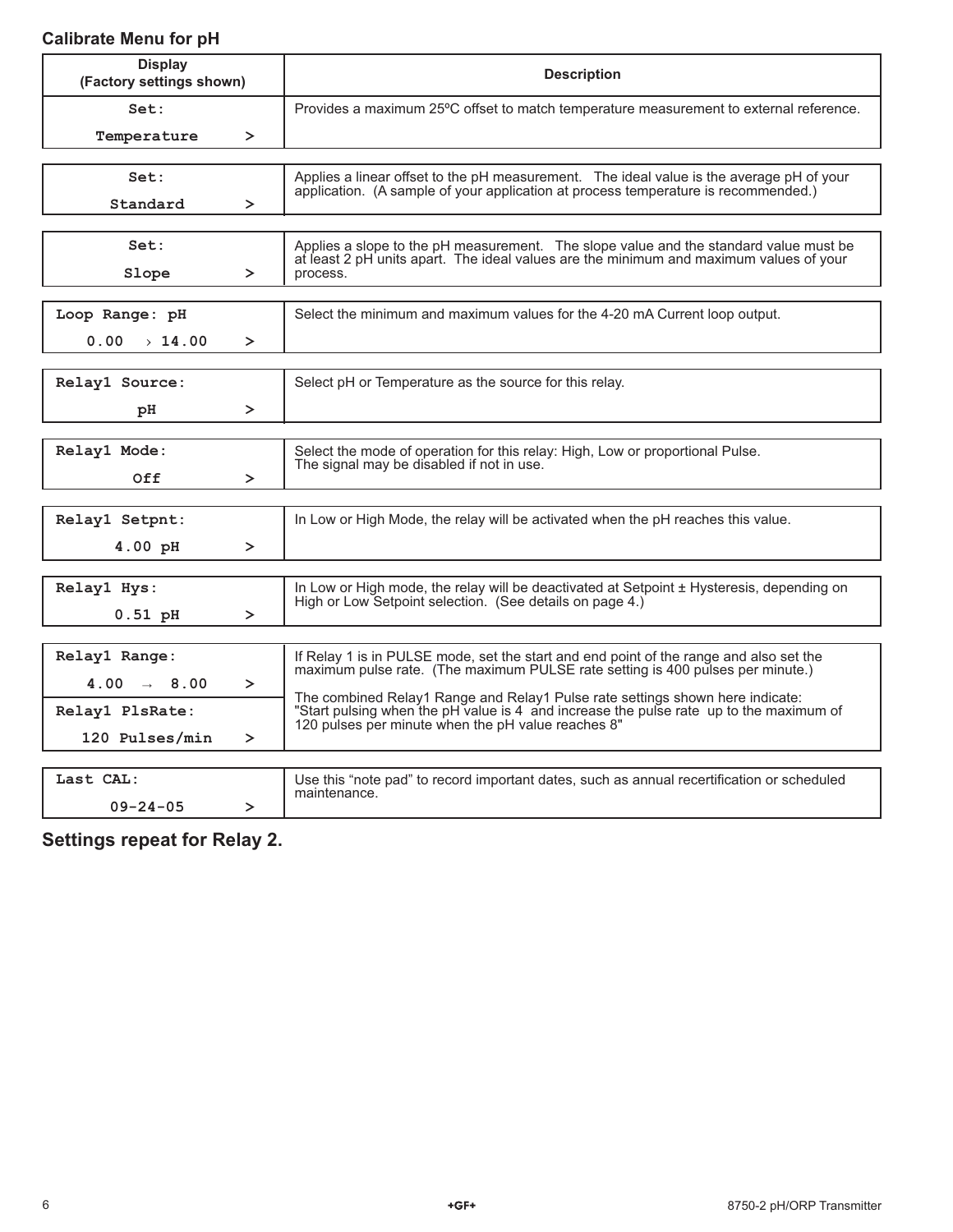## **EASY CAL Procedure - pH**

- This procedure simplifies system calibration using standard 4.0, 7.0, 10.0 pH buffers only. If these pH buffers are not available, calibrate the system via the CALIBRATE menu, using the STANDARD and SLOPE settings.
- Access the CALIBRATE menu and set sensor temperature before performing EASY CAL for new electrode installations.
- Access EASY CAL menu from the view menu.

EASY CAL: ---- Enter Key Code Press UP, UP, UP, DOWN buttons in sequence to enter menu, XXXX will appear during code entry.



### **Options Menu for pH**

| <b>Display</b><br>(Factory settings shown) | <b>Description</b>                                                                                                                                                  |  |
|--------------------------------------------|---------------------------------------------------------------------------------------------------------------------------------------------------------------------|--|
| Contrast:<br>3<br>$\geq$                   | Adjust the LCD contrast for best viewing. A setting of 1 is lower contrast, 5 is higher.<br>Select lower contrast if the display is in warmer ambient surroundings. |  |
|                                            |                                                                                                                                                                     |  |
| Averaging:                                 | OFF provides the most instantaneous output response to changes in input value.                                                                                      |  |
| Off<br>$\geq$                              | LOW averaging $=$ 4 seconds, HIGH averaging $=$ 8 seconds of input signal.                                                                                          |  |
|                                            |                                                                                                                                                                     |  |
| Temp Display:                              | Select temperature units: <sup>o</sup> C or <sup>o</sup> F.                                                                                                         |  |
| $^{\circ}$ C<br>$\geq$                     |                                                                                                                                                                     |  |
|                                            |                                                                                                                                                                     |  |
| Loop Adjust:                               | Adjust the minimum and maximum current output. The display value represents the                                                                                     |  |
|                                            | precise current output.                                                                                                                                             |  |
| $4.00$ mA                                  | Adjustment limits:<br>$\cdot$ 3.80 mA < 4.00 mA > 5.00 mA                                                                                                           |  |
|                                            | $\cdot$ 19.00 mA < 20.00 mA > 21.00 ma<br>Use this setting to match the 8750 loop output to any external device.                                                    |  |
| Loop Adjust:                               |                                                                                                                                                                     |  |
| $20.00$ mA<br>$\geq$                       |                                                                                                                                                                     |  |
|                                            |                                                                                                                                                                     |  |
| Test Loop:                                 | Press UP or DOWN keys to manually order any output current value from 3.6 mA to                                                                                     |  |
| ⋗                                          | 21.00 mA to test current loop output.                                                                                                                               |  |
|                                            |                                                                                                                                                                     |  |
| Test Relay 1:                              | Press UP or DOWN keys to manually toggle the state of the relay output.                                                                                             |  |
| $\geq$                                     |                                                                                                                                                                     |  |
|                                            |                                                                                                                                                                     |  |
| Test Relay 2:                              | Press UP or DOWN keys to manually toggle the state of the relay output.                                                                                             |  |
|                                            |                                                                                                                                                                     |  |
| ≻                                          |                                                                                                                                                                     |  |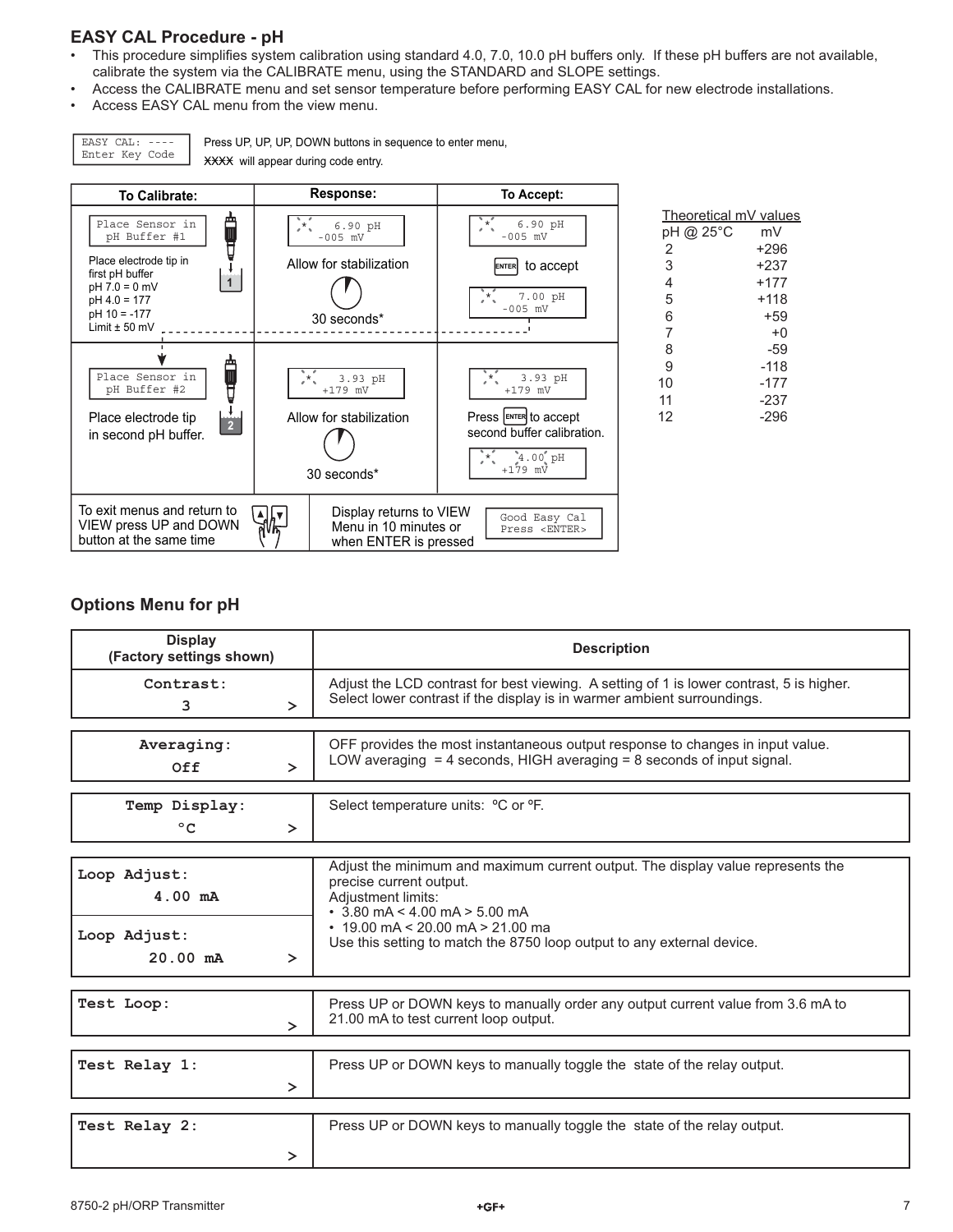## **Calibrate Menu for ORP**

| <b>Display</b><br>(Factory settings shown) | <b>Description</b>                                                                                                                                                                                                                                 |  |
|--------------------------------------------|----------------------------------------------------------------------------------------------------------------------------------------------------------------------------------------------------------------------------------------------------|--|
| Set:<br>Standard<br>$\geq$                 | Applies a linear offset to the ORP measurement. If you are using a single-point calibration,<br>use this function. The ideal value is the average pH of your application. (A sample of your<br>application at process temperature is recommended.) |  |
|                                            |                                                                                                                                                                                                                                                    |  |
| Set:                                       | Applies a slope to the ORP measurement. This function should only be used in a two-point<br>calibration. The slope value and the standard value must be at least 2 pH units apart. The                                                             |  |
| Slope<br>$\geq$                            | ideal values are the minimum and maximum values of your application.                                                                                                                                                                               |  |
|                                            |                                                                                                                                                                                                                                                    |  |
| Loop Range: mV                             | Select the minimum and maximum ORP values for the 4-20 mA Current loop output.                                                                                                                                                                     |  |
| $-1000 > +1000$<br>$\geq$                  | Maximum settings are -1000 mV to +2000 mV.                                                                                                                                                                                                         |  |
|                                            |                                                                                                                                                                                                                                                    |  |
| Relay1 Mode:                               | Select the mode of operation for this relay: High, Low or proportional Pulse.<br>The signal may also be disabled if not in use.                                                                                                                    |  |
| Off<br>$\geq$                              |                                                                                                                                                                                                                                                    |  |
|                                            |                                                                                                                                                                                                                                                    |  |
| Relay1 Setpnt:                             | In Low or High Mode, the relay will be activated when the ORP reaches this value.                                                                                                                                                                  |  |
| $-500$ mV<br>$\geq$                        |                                                                                                                                                                                                                                                    |  |
|                                            |                                                                                                                                                                                                                                                    |  |
| Relay1 Hys:                                | In Low or High mode, the relay will be deactivated at Setpoint ± Hysteresis, depending on<br>High or Low Setpoint selection. (See details on page 4.)                                                                                              |  |
| $10 \text{ mV}$<br>$\geq$                  |                                                                                                                                                                                                                                                    |  |
|                                            |                                                                                                                                                                                                                                                    |  |
| Relay1 Range: mV                           | If Relay 1 is in PULSE mode, set the start and end point of the range and also set the                                                                                                                                                             |  |
| $-500 \rightarrow +500$<br>$\geq$          | maximum pulse rate. (The maximum PULSE rate setting is 400 pulses per minute.)                                                                                                                                                                     |  |
| Relay1 PlsRate:                            | The combined Relay1 Range and Relay1 Pulse rate settings shown here indicate:                                                                                                                                                                      |  |
| 120 pulses/min<br>≻                        | "Start pulsing when the ORP value is -500 and increase the pulse rate up to the maximum<br>of 120 pulses per minute when the ORP value reaches +500"                                                                                               |  |
|                                            |                                                                                                                                                                                                                                                    |  |
| Last Cal:                                  | Use this "note pad" to record important dates, such as annual recertification or scheduled<br>maintenance.                                                                                                                                         |  |
| $09 - 24 - 05$<br>≻                        |                                                                                                                                                                                                                                                    |  |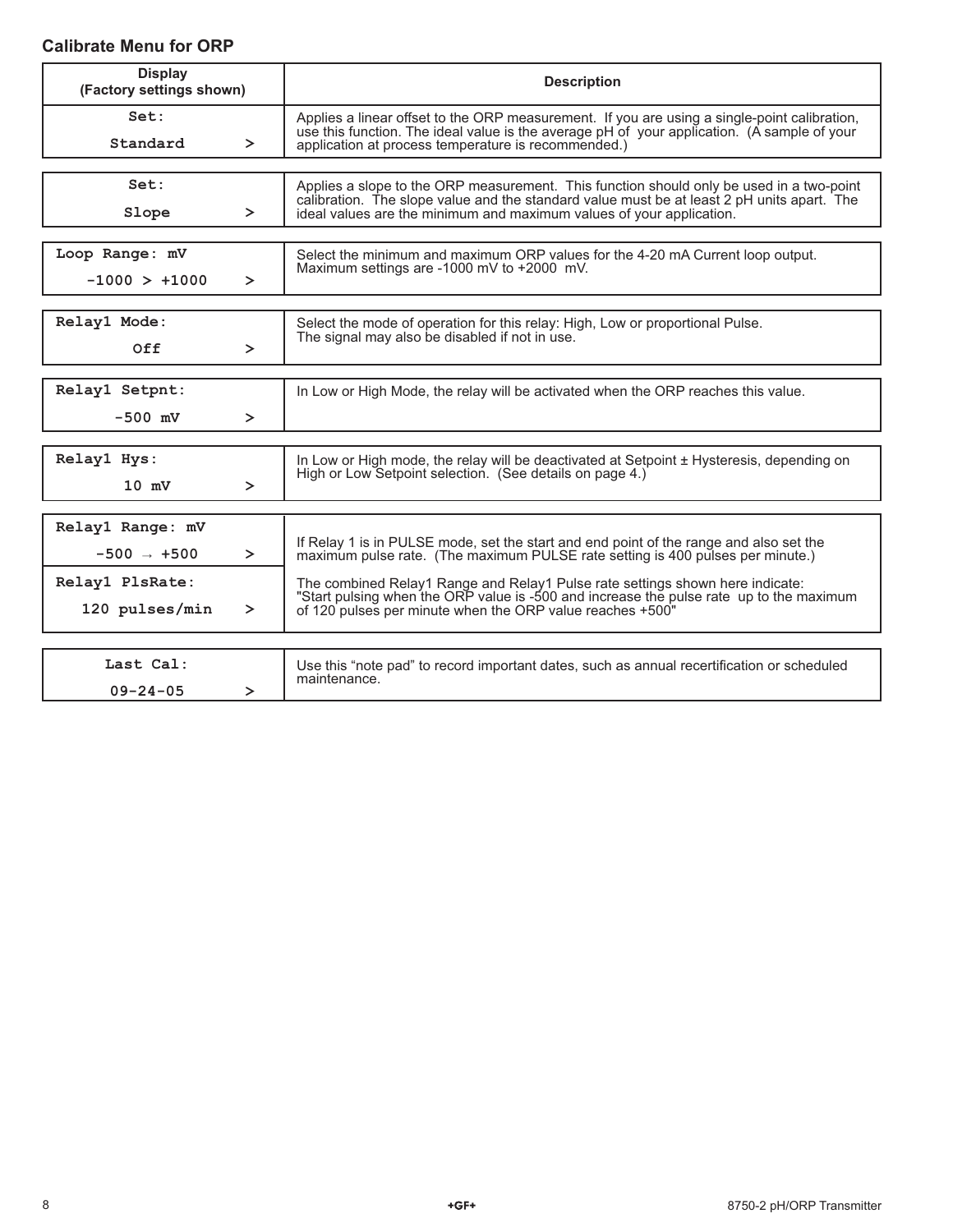## **EASY CAL Procedure - ORP**

- This procedure simplifies system calibration using standard 4.0 pH and 7.0 pH buffers **saturated with Quinhydrone**. To calibrate using any other ORP buffer solutions, use the Standard and Slope functions in the CALIBRATE menu.
- Access EASY CAL menu from the view menu.

EASY CAL: ---- Enter Key Code

Press UP, UP, UP, DOWN buttons in sequence to enter menu, **WHICH will appear during code entry.** 



 For best results, gently stir the submerged electrode for approximately 5 seconds during the stabilization period. Large temperature differences from process fluids to buffers may require longer stabilization time.

#### **Technical notes:**

\*

The difference between the actual mV and value shown is a good indication of the condition of the electrode. Differences in excess of 50 mV may indicate a need to service the electrode.

## **Options Menu for ORP**

| <b>Display</b><br>(Factory settings shown)  | <b>Description</b>                                                                                                                                                                                                                                                                          |
|---------------------------------------------|---------------------------------------------------------------------------------------------------------------------------------------------------------------------------------------------------------------------------------------------------------------------------------------------|
| Contrast:<br>3<br>$\geq$                    | Adjust the LCD contrast for best viewing. A setting of 1 is lower contrast, 5 is higher.<br>Select lower contrast if the display is in warmer ambient surroundings.                                                                                                                         |
|                                             |                                                                                                                                                                                                                                                                                             |
| Averaging:<br>0ff<br>$\geq$                 | OFF provides the most instantaneous output response to changes in input value.<br>LOW averaging = 4 seconds, HIGH averaging produces more stable display and<br>output response.                                                                                                            |
|                                             |                                                                                                                                                                                                                                                                                             |
| Loop Adjust:<br>$4.00 \text{ mA}$<br>$\geq$ | Adjust the minimum and maximum current output. The display value represents the<br>precise current output.<br>Adjustment limits:<br>$\cdot$ 3.80 mA < 4.00 mA > 5.00 mA<br>$\cdot$ 19.00 mA < 20.00 mA > 21.00 ma<br>Use this setting to match the 8750 loop output to any external device. |
| Loop Adjust:                                |                                                                                                                                                                                                                                                                                             |
| $20.00$ mA<br>ゝ                             |                                                                                                                                                                                                                                                                                             |

| Test Loop: | Press UP or DOWN keys to manually order any output current value from 3.6 mA to<br>21.00 mA to test current loop output. |  |
|------------|--------------------------------------------------------------------------------------------------------------------------|--|
|            |                                                                                                                          |  |
|            |                                                                                                                          |  |

| Test Relay 1: | Press UP or DOWN keys to manually toggle the state of the relay. |
|---------------|------------------------------------------------------------------|
|               |                                                                  |
|               |                                                                  |

| Test Relay 2: | Press UP or DOWN keys to manually toggle the state of the relay. |
|---------------|------------------------------------------------------------------|
|               |                                                                  |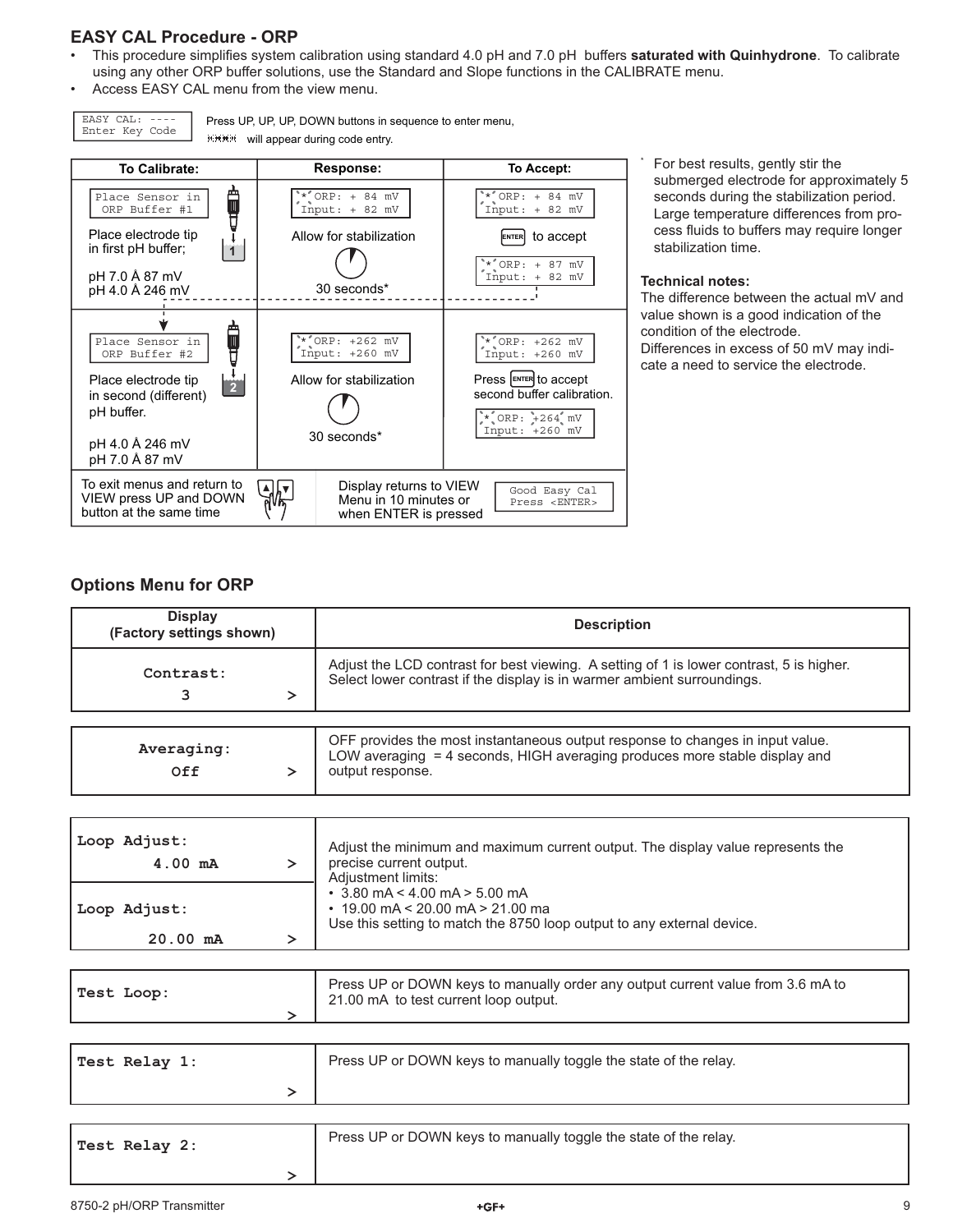## **Troubleshooting - pH**

| <b>Display Condition</b>                                                                            | <b>Possible causes</b>                                                                                                   | <b>Suggested Solutions</b>                                                                                                                           |  |
|-----------------------------------------------------------------------------------------------------|--------------------------------------------------------------------------------------------------------------------------|------------------------------------------------------------------------------------------------------------------------------------------------------|--|
| During EasyCal:<br>"Out of Range<br>Use Manual CAL"                                                 | 1. Required 4, 7 or 10 buffers not being<br>used.<br>2. Sensor is depleted too severely to use<br>EasyCal.               | 1. Use pH 4, 7, 10 buffers.<br>2. Clean probe and retry EASY CAL.<br>3. Use Manual calibration for Standard and<br>Slope if mV offset exceeds 50 mV. |  |
| During EasyCal:<br>"Same Buffer"                                                                    | 1. Sensor was not moved from buffer #1 to<br>buffer #2.<br>2. Buffer is contaminated                                     | Place sensor in correct buffer solution.<br>$1_{-}$<br>2. Use fresh buffer.                                                                          |  |
| During CALIBRATE Std:<br>"Standard too close to<br>Slope!"                                          | 1. pH Standard value within 2 pH units of<br>Slope value.<br>2. pH Sensor efficiency is inadequate.                      | Use pH values at least 2 pH units apart.<br>1.<br>2. Clean pH sensor; replace if necessary.<br>3. Use fresh buffer.                                  |  |
| During CALIBRATE Slope:<br>"Slope too close to<br>Standard!"                                        | pH Slope value within 2 pH units of<br>1.<br>Standard value.<br>2. pH Sensor efficiency is inadequate.                   | Use pH values at least 2 pH units apart.<br>1.<br>2. Clean pH sensor; replace if necessary<br>3. Use fresh buffer.                                   |  |
| During CALIBRATE:<br>"Out of Range<br>Check Sensor"                                                 | 1. No temperature or mV signal from<br>sensor detected.<br>2. No connection between pH sensor and<br>preamplifier.       | 1. Check all wiring, contacts in preamplifier.<br>2. Verify sensor is securely installed.<br>3. Replace electrode pH sensor.                         |  |
| During normal operation:<br>Constant "15.00 pH"<br>or<br>constant "0.00 pH"<br>with good temp value | mV input is less than 0 pH or greater than<br>15 pH.                                                                     | Recalibrate system.<br>1.<br>2. Replace pH sensor.<br>Replace preamplifier.<br>3.                                                                    |  |
| During normal operation:<br>"Check Sensor?"                                                         | No temperature or mV signal from<br>1.<br>sensor detected.<br>2.<br>No connection between pH sensor<br>and preamplifier. | Check all wiring, contacts in preamplifier.<br>$1_{-}$<br>2. Verify sensor is securely installed.<br>3. Replace pH sensor.                           |  |

The mV value from the sensor when placed in a 7 pH buffer represents the sensor offset. Signet recommends servicing/replacing the sensor when the offset exceeds 50 mV.

The 3-2759 pH/ORP system tester allows simple system troubleshooting.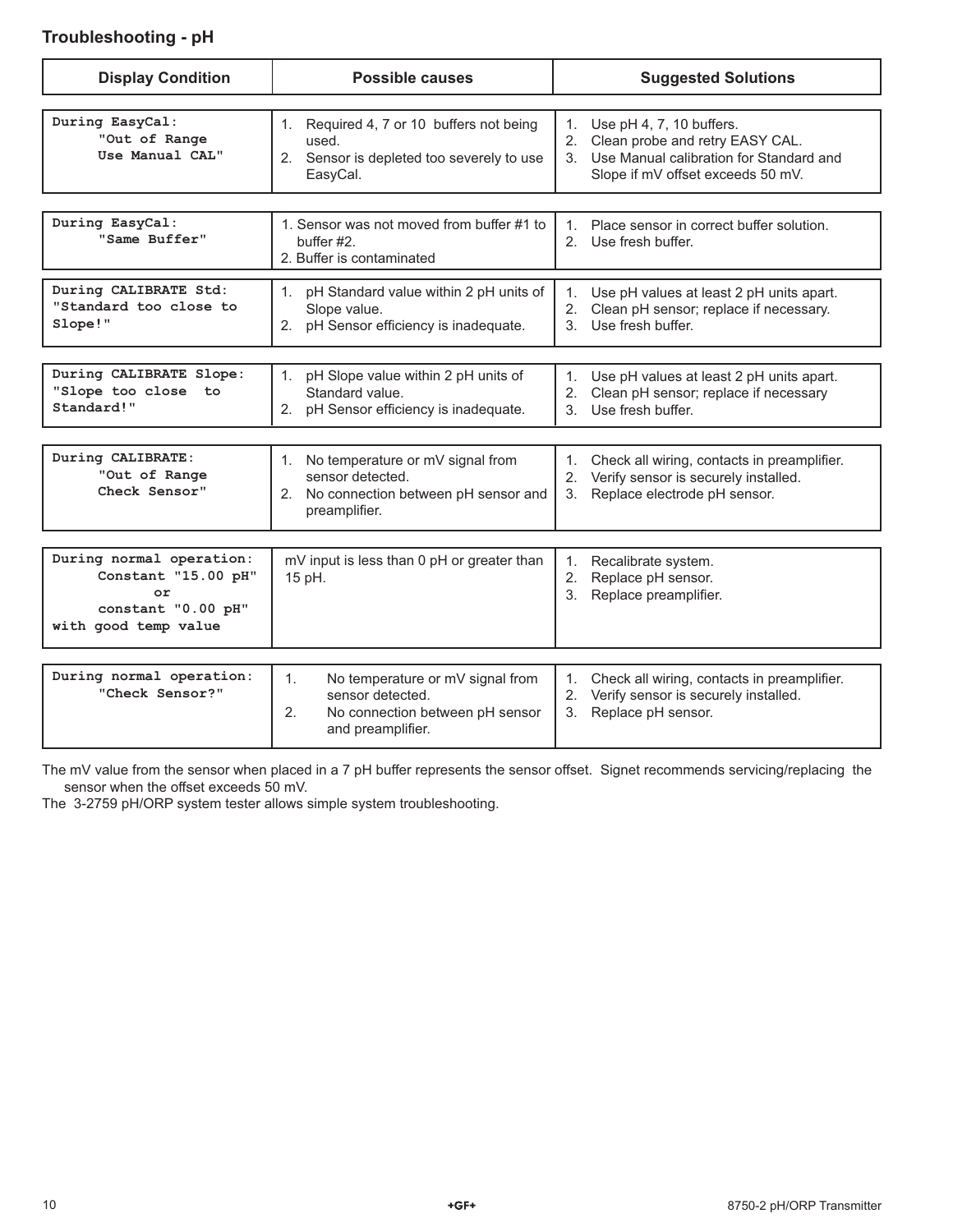## **Troubleshooting - ORP**

| <b>Display Condition</b>                                                | <b>Possible causes</b>                                                                                                             | <b>Suggested Solutions</b>                                                                                                                                                     |
|-------------------------------------------------------------------------|------------------------------------------------------------------------------------------------------------------------------------|--------------------------------------------------------------------------------------------------------------------------------------------------------------------------------|
| During EasyCal:<br>"Out of Range<br>Use Manual CAL"                     | 1. Required 4, 7 buffers with<br>quinhydrone not being used.<br>2. Sensor is depleted too severely to<br>use EasyCal.              | 1. Use pH 4, 7 buffers saturated with<br>quinhydrone.<br>2. Clean probe and retry EASY CAL.<br>3. Use Manual calibration for Standard and<br>Slope if mV offset exceeds 50 mV. |
| During EasyCal:<br>"Same Buffer"                                        | 1. Sensor was not moved from buffer #1<br>to buffer #2.<br>2. Buffer is contaminated                                               | 1. Place sensor in correct buffer solution.<br>2. Use fresh buffer.                                                                                                            |
| During CALIBRATE Std:<br>"Standard too close to<br>Slope!"              | 1. ORP Standard value within 120 mV<br>of Slope value.<br>2. ORP Sensor efficiency is inadequate.                                  | 1. Use ORP values at least 120 mV apart.<br>2. Clean ORP sensor; replace if necessary.<br>3. Use fresh buffer.                                                                 |
| During CALIBRATE Slope:<br>"Slope too close<br>to to<br>Standard!"      | ORP Slope value within 120 mV of<br>1.<br>Standard value.<br>ORP Sensor efficiency is inadequate.<br>2.                            | 1. Use ORP values at least 120 mV apart.<br>2. Clean ORP sensor; replace if necessary<br>3. Use fresh buffer.                                                                  |
| During CALIBRATE:<br>"Out of Range<br>Check Sensor"                     | 1. No mV signal or sensor id from<br>sensor detected.<br>No connection between ORP sensor<br>2.<br>and preamplifier.               | 1. Check all wiring, contacts in preamplifier.<br>2. Verify sensor is securely installed.<br>3. Replace ORP sensor.                                                            |
| During normal operation:<br>Constant "-1000"<br>or<br>constant ""+2000" | mV input is less than -999 or greater<br>than +1999.                                                                               | Recalibrate system.<br>1.<br>Replace pH sensor.<br>2.<br>3 <sub>1</sub><br>Replace preamplifier.                                                                               |
| During normal operation:<br>"Check Sensor?"                             | No temperature or mV signal from<br>1.<br>sensor detected.<br>No connection between ORP sensor<br>$2^{\circ}$<br>and preamplifier. | 1. Check all wiring, contacts in preamplifier.<br>Verify sensor is securely installed.<br>2.<br>3. Replace ORP sensor.                                                         |